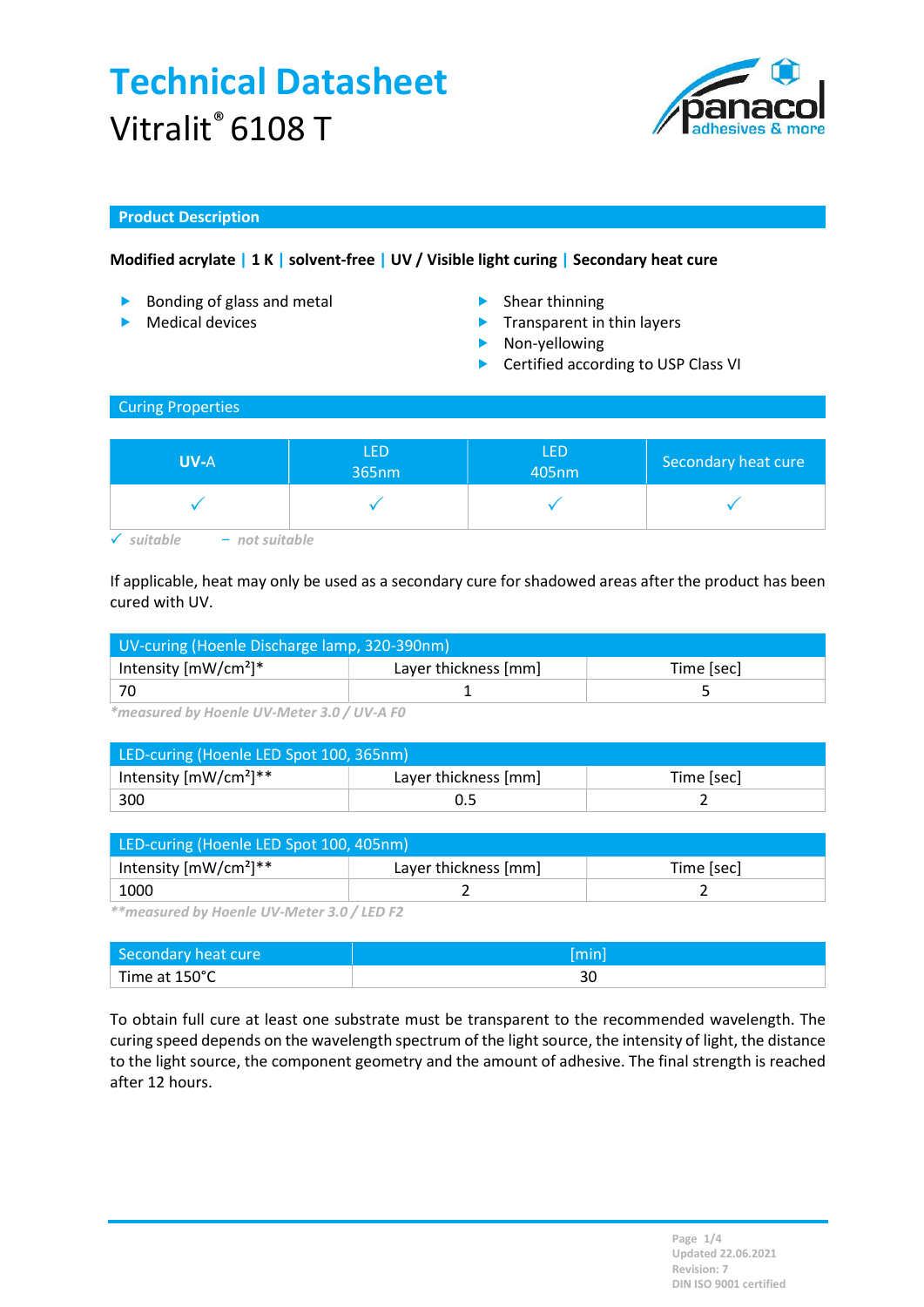

| <b>Technical Data</b>                                                          |                 |
|--------------------------------------------------------------------------------|-----------------|
| Resin                                                                          | Acrylate        |
| Appearance                                                                     | Transparent     |
| <b>Uncured Material</b>                                                        |                 |
| Viscosity [mPas] (Brookfield LVT, 25 °C, Sp. 5/30 rpm)                         | $4,000 - 6,000$ |
| PE-Norm 001                                                                    |                 |
| Viscosity [mPas] (Kinexus Rheometer, 25 °C, 10s <sup>-1</sup> )<br>PE-Norm 064 | $3,000 - 6,000$ |
| Thixotropic index [1/10]<br>PE-Norm 064                                        | $4.5 - 5.5$     |
| Density $[g/cm^3]$<br>PE-Norm 004                                              | $1.0 - 1.1$     |
| Flash point [°C]<br>PE-Norm 050                                                | $>93$           |
| Refractive index [nD20]<br>PE-Norm 023                                         | $1.47 - 1.48$   |
| Working life [days]                                                            | 7               |
| @ room temperature                                                             |                 |
| <b>Cured Material</b>                                                          |                 |
| Hardness shore D<br>PE-Norm 006                                                | $70 - 85$       |
| Temperature resistance [°C]                                                    | $-40 - 150$     |
| PE-Norm 059<br>Shrinkage [%]                                                   |                 |
| PE-Norm 031                                                                    | $2$             |
| Water absorption [%]<br>PE-Norm 016                                            | $<$ 1           |
| Glass transition temperature - DSC [°C]                                        | $40 - 70$       |
| PE-Norm 009<br>Coefficient of thermal expansion [ppm/K] below Tg               |                 |
| PE-Norm 017                                                                    | $50 - 100$      |
| Coefficient of thermal expansion [ppm/K] above Tg<br>PE-Norm 017               | $200 - 240$     |
| Young's modulus - Tensile test [MPa]                                           |                 |
| 60mW/cm <sup>2</sup> , 60sec. Fe spectrum<br>PE-Norm 056                       | $800 - 1,000$   |
| Tensile strength [MPa]<br>60mW/cm <sup>2</sup> , 60sec. Fe spectrum            | $20 - 40$       |
| PE-Norm 014                                                                    |                 |
| Elongation at break [%]<br>60mW/cm <sup>2</sup> , 60sec. Fe spectrum           | $8 - 13$        |
| PE-Norm 014                                                                    |                 |

Page 2/4 Updated 22.06.2021 Revision: 7 DIN ISO 9001 certified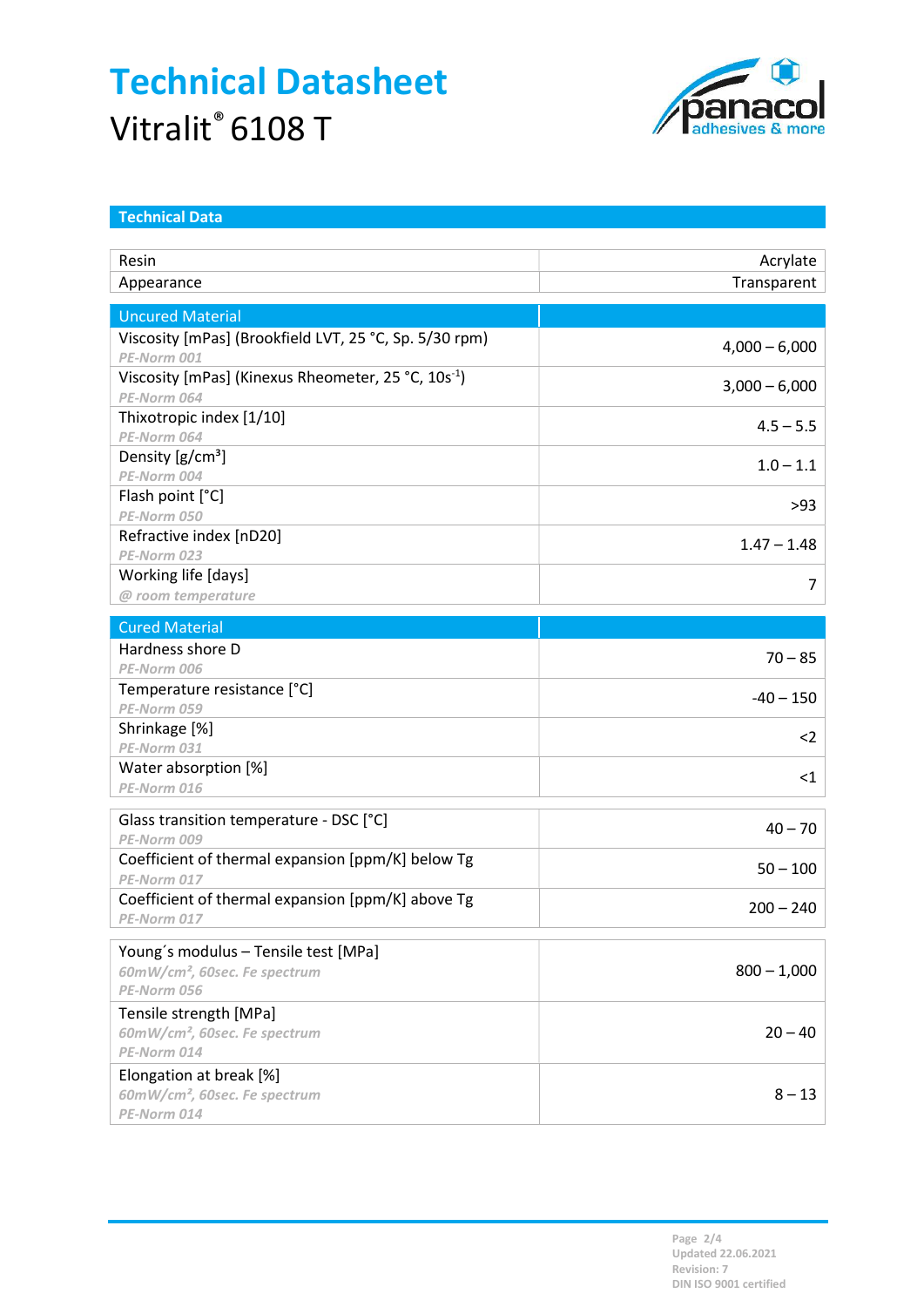

### Transport/Storage/Shelf Life

| Package type      | <b>Transport</b>    | <b>Storage</b>      | Shelf life*                     |
|-------------------|---------------------|---------------------|---------------------------------|
| Syringe/Cartridge | At room temperature | At room temperature | At delivery                     |
| Other packages    | max. $25^{\circ}$ C | max. $25^{\circ}$ C | min. 6 months<br>max. 12 months |

\*Store in original, unopened containers!

#### Instructions for use

#### Surface preparation

The surfaces to be bonded should be free of dust, oil, grease, mold release, or other contaminants in order to obtain an optimal and reproducible bond. For cleaning we recommend the cleaner IP® from Panacol, or a solution of Isopropyl Alcohol at 90% or higher concentration. Substrates with low surface energy (e.g. polyethylene, polypropylene) must be pretreated in order to achieve sufficient adhesion.

#### Application

Our products are supplied ready to use. Depending on the packaging, our adhesives may be dispensed by hand directly from the package, or they can be applied using dispensing systems and automation that is compatible with light-curable adhesive chemistry. Vitralit® adhesives can begin to cure slowly in daylight and with longer term exposure under indoor lighting. We therefore recommend that adhesive exposure to ambient light must be kept to a minimum. Fluid lines and dispense tips must be 100% light blocking. For assistance with dispensing options, please contact our Application Engineering department. Adhesive and substrate should not be cold for proper bonding. They must be allowed to warm to room temperature prior to processing. After dispensing the adhesive, bonding of the parts should be done promptly. It is recommended that curing stations be equipped with air exhaust systems to evacuate vapors and heat generated during the curing process. After curing, the adhesive must be allowed to cool to ambient temperature before testing the product's performance. For safety information refer to our Material Safety Data Sheet (MSDS).

#### Storage

This is light sensitive material. Containers must remain covered when not in use. Minimize exposure of uncured material to daylight, artificial light, and UV light during storage and handling. Store uncured product in its original, closed container in a dry location. Any material removed from the original container must not be returned to the container as it could be contaminated. Panacol cannot assume responsibility for products that were improperly stored, contaminated, or repackaged into other containers.

#### Handling and Clean-up

For safe handling information, consult this product's Material Safety Data Sheet (MSDS) prior to use. Uncured material may be wiped away from surfaces with organic solvents. Do not use solvents to remove material from eyes or skin!